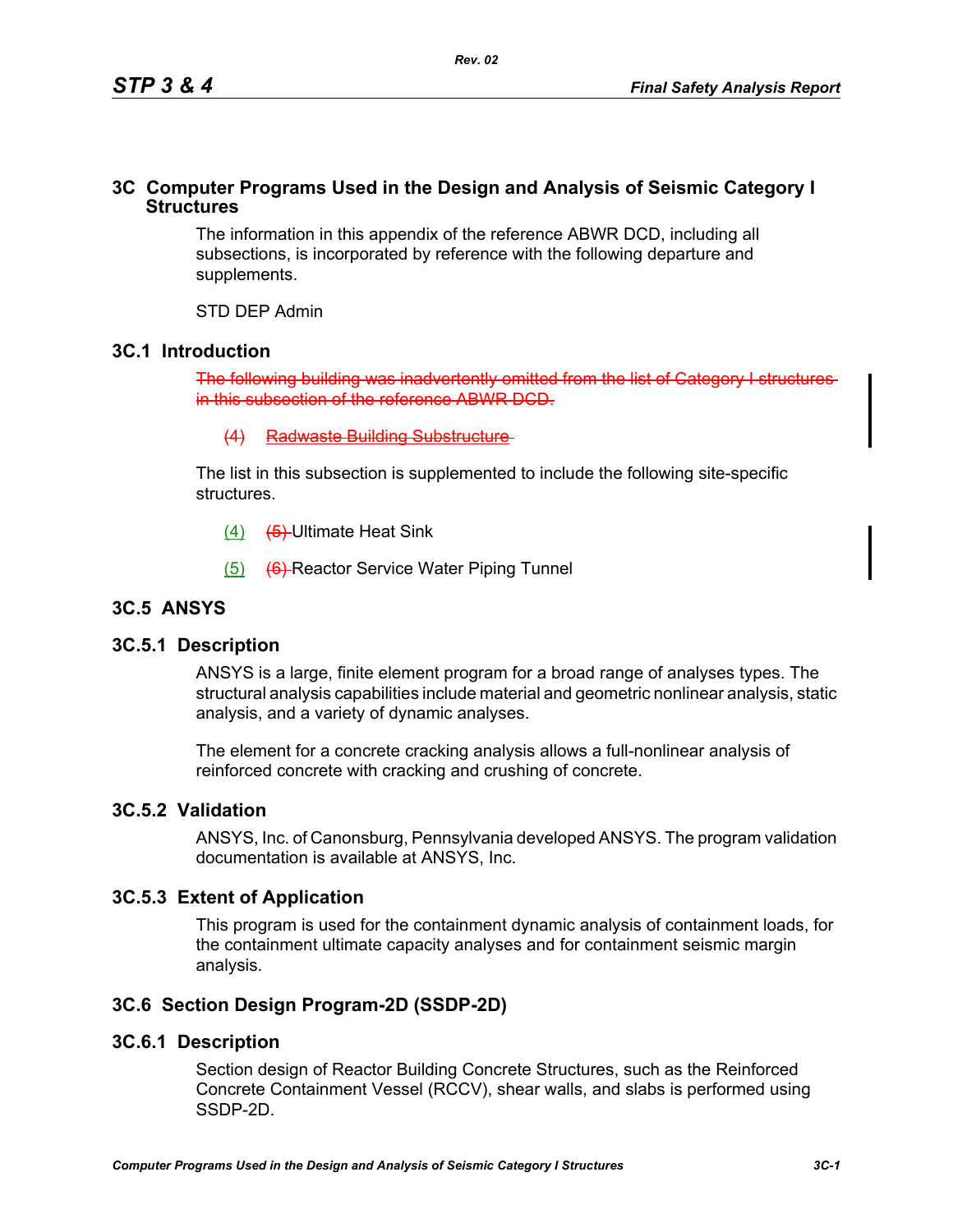SSDP-2D computes stresses in a thick concrete element under thermal and/or nonthermal (real) loads, considering effects of concrete cracking. The element represents a section of a concrete shell or slab, and may include two layers of orthogonal reinforcing. It does not include the effect of the orthogonal liner.

SSDP-2D calculates the stresses considering two-dimensional equilibrium conditions of section forces with the existence of thermal loads and concrete cracking. It is assumed in the code that concrete has an anisotropic property and that cracked concrete does not carry tensile forces. Concrete is assumed to have no tensile strength.

## **3C.6.2 Validation**

SSDP-2D is written and maintained by Shimizu Corporation of Tokyo, Japan. Program validation documentation is available at Shimizu Corporation.

### **3C.6.3 Extent of Application**

This program is used for evaluating the Reactor Building (RB) including the RCCV and Control Building (CB).

### **3C.7 NASTRAN**

### **3C.7.1 Description**

NASTRAN is a GE in-house version of the MSC/NASTRAN program which is developed by the MacNeal Scwendler Corporation. NASTRAN is a general purpose computer program for finite element analysis; its capabilities include: static response to concentrated and distributed loads, to thermal expansion and to enforced displacements; dynamic response to transient loads, to steady-state sinusoidal loads, and to random excitation; and determination of Eigen values for use in vibration analysis.

## **3C.7.2 Validation**

MSC-Software Corporation of Santa Ana, California developed NASTRAN. The program validation documentation is available at MSC-Software Corporation.

### **3C.7.3 Extent of Application**

This program is used for the static and Eigen value analysis of the concrete containment, RB, and CB. This program is also used for the static and dynamic analysis of the Drywell Head and containment internal structures.

### **3C.8 A System for Analysis of Soil-Structure Interaction - SASSI**

### **3C.8.1 Description**

SASSI is used to solve a wide range of dynamic soil-structure interaction (SSI) problems, including layered soil conditions and embedment conditions, in two or three dimensions<sub>,</sub> It was developed at the University of California, Berkeley in 1982 under

 $\blacksquare$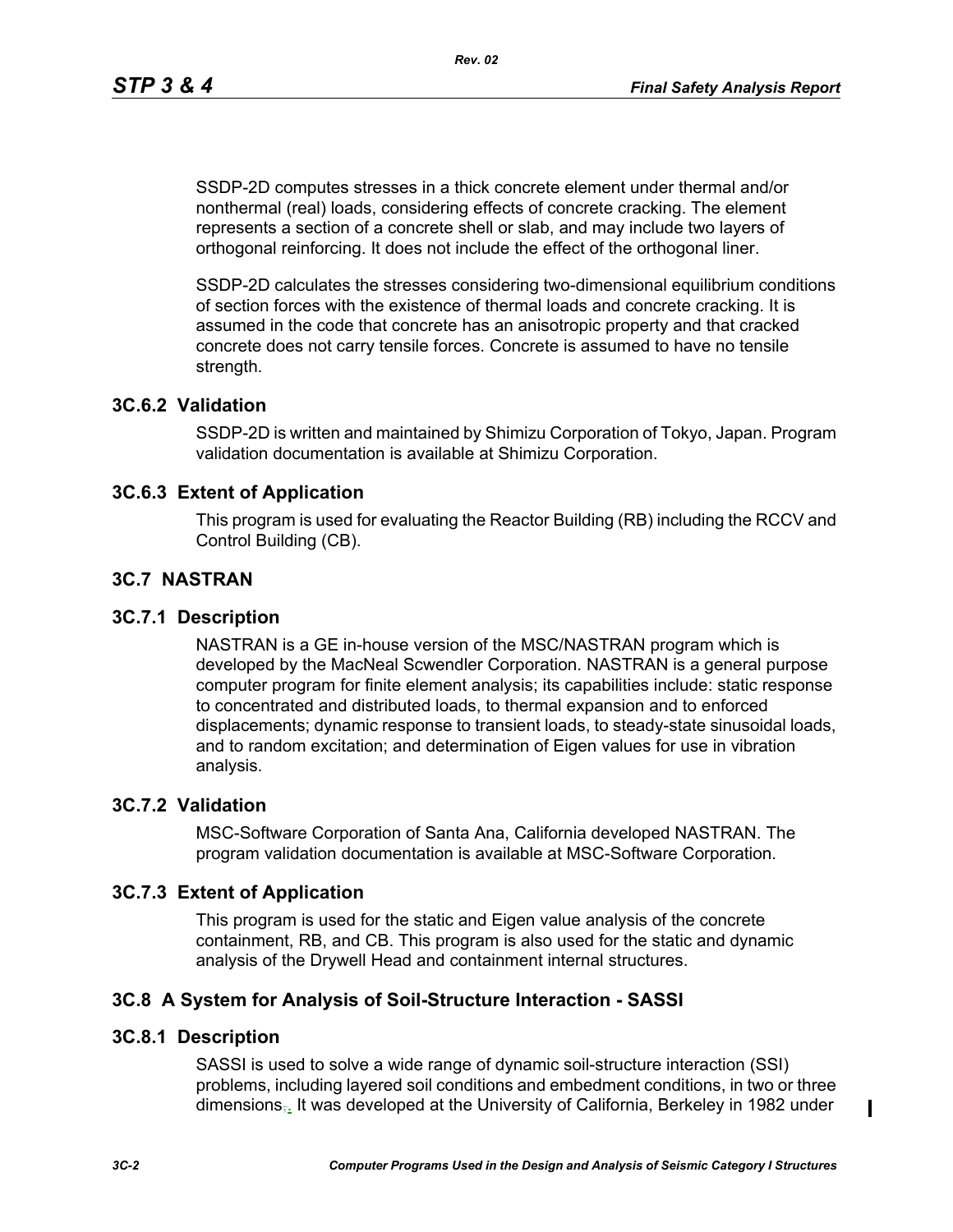the technical direction of John Lysmer. The program is based on the finite-element method formulated in the frequency domain using a substructuring technique.

## **3C.8.2 Validation**

SASSI was obtained from the University of California, Berkeley. Program validation documentation is available at UC Berkeley.

### **3C.8.3 Extent of Application**

SASSI is used to obtain seismic design loads and in-structure floor response spectra for the Seismic Category I buildings accounting for the effects of SSI.

### **3C.9 Free-Field Site Response Analysis (SHAKE)**

### **3C.9.1 Description**

This program is used to perform the free-field site response analysis to generate the design- earthquake-induced strain-compatible free-field soil properties and site response motions required in the seismic SSI analysis. SHAKE is a computer program developed at the University of California, Berkeley, by B. Schnabel, John Lysmer and H. B. Seed in 1972.

### **3C.9.2 Validation**

SHAKE was developed by UC Berkeley. The program validation documents are located at UC Berkeley.

### **3C.9.3 Extent of Application**

This program is used to provide site response motions input to the SASSI analysis for Reactor Building, Control Building and Ultimate Heat Sink.

### **3C.10 GT STRUDL**

### **3C.10.1 Description**

GT STRUDL (Structural Design Language) is a subsystem of GTICES (The Georgia Tech Integrated Civil Engineering System). It solves structural engineering problems in frame analysis, finite element analysis, static and dynamic analysis, as well as steel and concrete design.

### **3C.10.2 Validation**

GT STRUDL is developed by Georgia Tech Research Corporation (GTRC). The program validation documents are located at GTRC.

# **3C.10.3 Extent of Application**

This is a general purpose program and is extensively used on various buildings, such as UHS. Turbine Building, Water Treatment Building, etc.

 $\blacksquare$